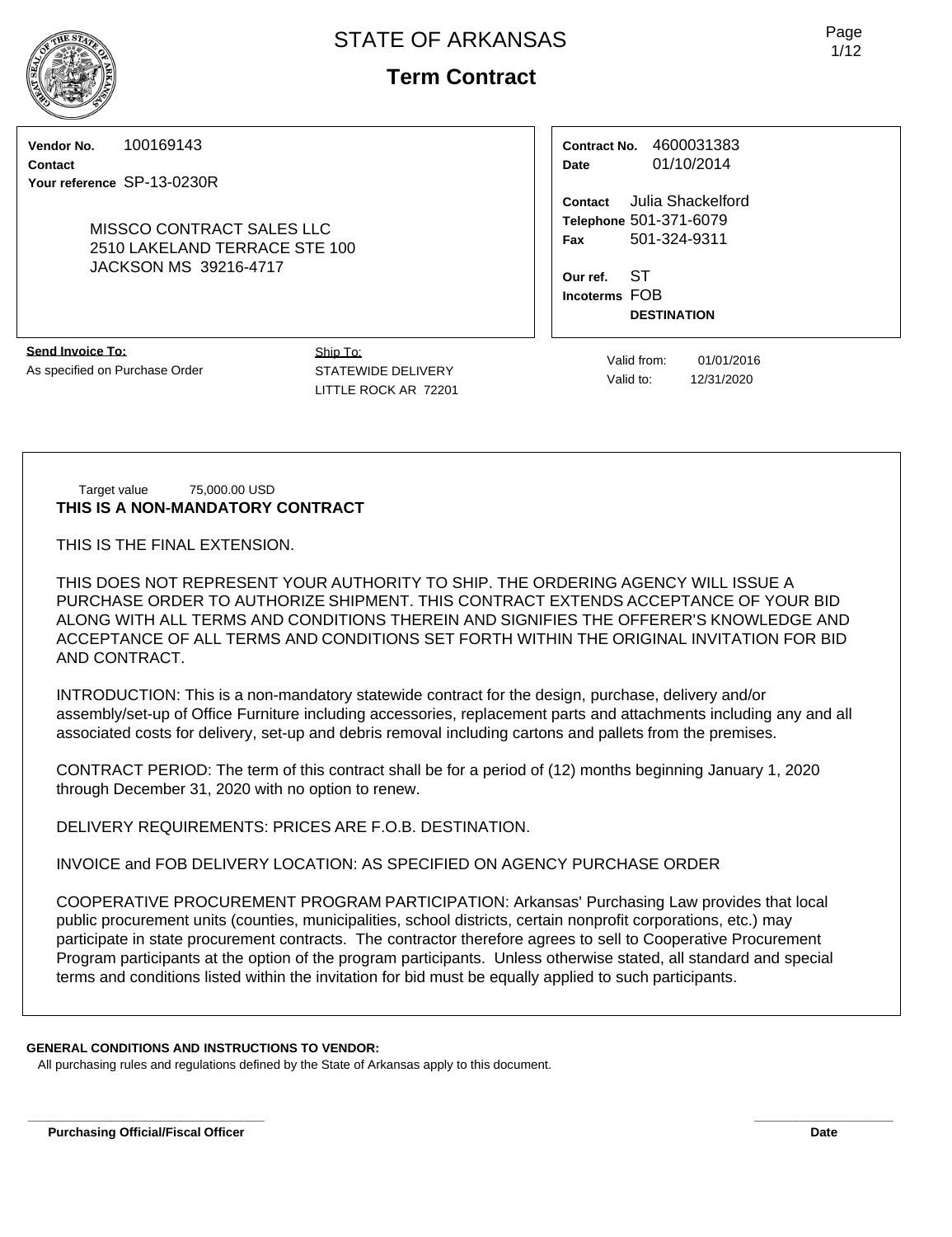**Term Contract**

**Vendor No.** 100169143 **Contact Your reference** SP-13-0230R **Contract No.** 4600031383 **Date** 01/10/2014 **Our reference** ST

| Item | <b>Material/Description</b>                         | <b>Target QtyUM</b> |                   | <b>Unit Price</b> | <b>Amount</b> |
|------|-----------------------------------------------------|---------------------|-------------------|-------------------|---------------|
| 0001 | 10131663<br>TABLE SCHOOL CAFETERIA                  | 4,000.00            | Lump Sum          | 1.00              | \$4,000.00    |
| 0002 | 10131672<br><b>CHAIR CAFETERIA</b>                  | 4,000.00            | Lump Sum          | 1.00              | \$4,000.00    |
| 0003 | 10131626<br>BED/BUNK DORMITORY/HOSPITALITY          | 1,000.00            | Lump Sum          | 1.00              | \$1,000.00    |
| 0004 | 10131627<br><b>DESK DORMITORY/HOSPITALITY</b>       | 1,000.00            | Lump Sum          | 1.00              | \$1,000.00    |
| 0005 | 10131628<br>WARDROBE/STORAGE DORMITORY/HOSPITALITY  | 500.00              | Lump Sum          | 1.00              | \$500.00      |
| 0006 | 10131666<br>SHELVING FILING HIGH DENSITY            | 5,000.00            | Lump Sum          | 1.00              | \$5,000.00    |
| 0007 | 10131677<br><b>DESK FREESTANDING CASEGOODS</b>      | 5,000.00            | Lump Sum          | 1.00              | \$5,000.00    |
| 0008 | 10131678<br>SHELVING FREESTANDING CASEGOODS         | 5,000.00            | Lump Sum          | 1.00              | \$5,000.00    |
| 0009 | 10131679<br>TABLE FREESTANDING CASEGOODS CONF/TRAIN | 5,000.00            | Lump Sum          | 1.00              | \$5,000.00    |
| 0010 | 10131669<br>SHELVING/BOOK CARTS LIBRARY             | 1,000.00            | Lump Sum          | 1.00              | \$1,000.00    |
| 0011 | 10131670<br><b>CARREL STUDY LIBRARY</b>             | 1,000.00            | Lump Sum          | 1.00              | \$1,000.00    |
| 0012 | 10131671<br><b>TABLE/CHAIR LIBRARY</b>              |                     | 1,000.00 Lump Sum | 1.00              | \$1,000.00    |
| 0013 | 10131674<br>SEATING LOUNGE/RECEPTION                |                     | 5,000.00 Lump Sum | 1.00              | \$5,000.00    |
|      |                                                     |                     |                   |                   |               |

**GENERAL CONDITIONS AND INSTRUCTIONS TO VENDOR:**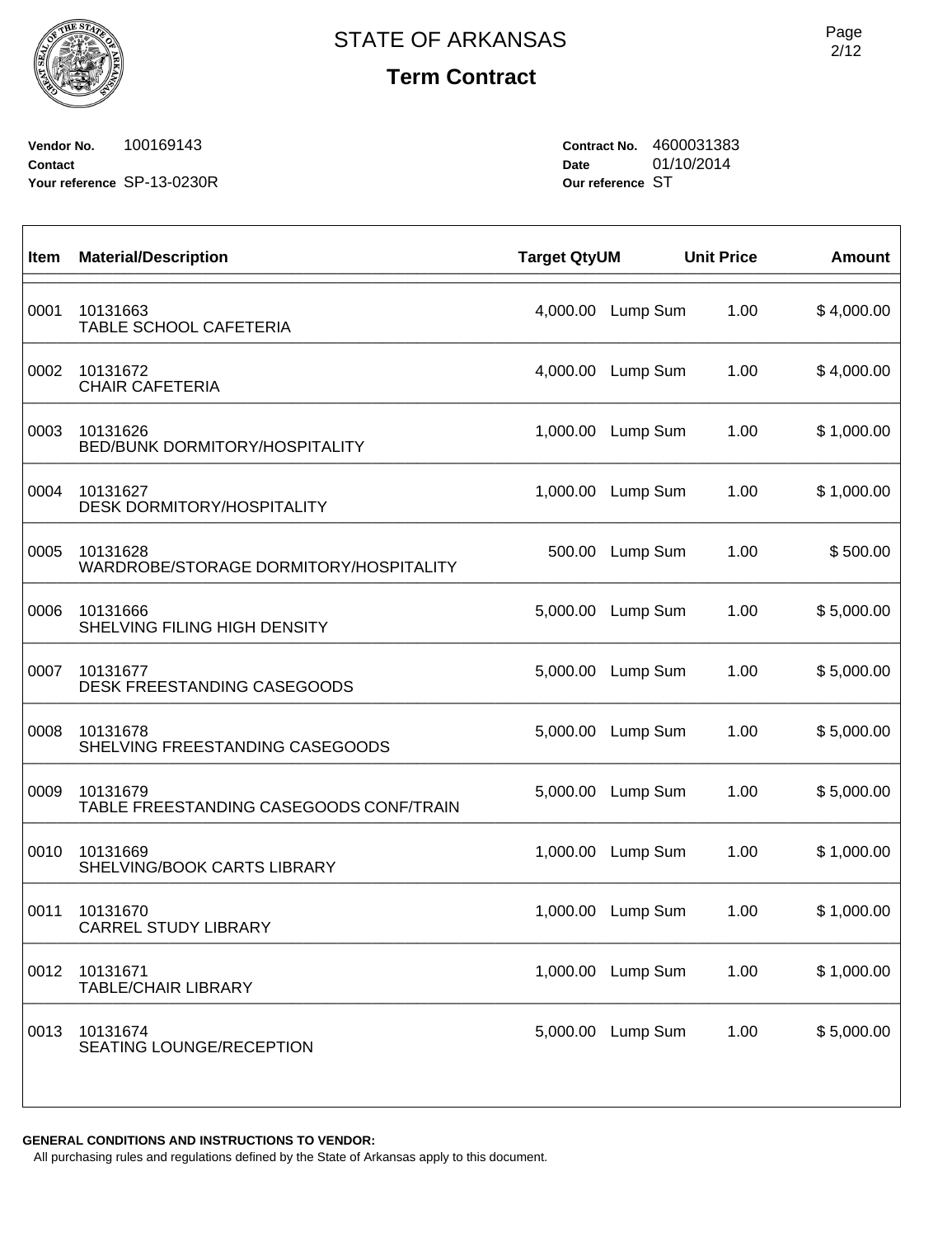

# **Term Contract**

**Vendor No.** 100169143 **Contact Your reference** SP-13-0230R **Contract No.** 4600031383 **Date** 01/10/2014 **Our reference** ST

| Item                                                                                                                                      | <b>Material/Description</b>                   | <b>Target QtyUM</b> |                 | <b>Unit Price</b> | <b>Amount</b> |  |  |
|-------------------------------------------------------------------------------------------------------------------------------------------|-----------------------------------------------|---------------------|-----------------|-------------------|---------------|--|--|
| 0014                                                                                                                                      | 10131675<br><b>TABLE LOUNGE/RECEPTION</b>     | 1,000.00            | Lump Sum        | 1.00              | \$1,000.00    |  |  |
| 0015                                                                                                                                      | 10131629<br>DESK SCHOOL ADMIN/TEACHER         | 5,000.00            | Lump Sum        | 1.00              | \$5,000.00    |  |  |
| 0016                                                                                                                                      | 10131660<br>DESK SCHOOL STUDENT               | 5,000.00            | Lump Sum        | 1.00              | \$5,000.00    |  |  |
| 0017                                                                                                                                      | 10131662<br>TABLE SCHOOL CLASSROOM ACTIVITY   | 4,000.00            | Lump Sum        | 1.00              | \$4,000.00    |  |  |
| 0018                                                                                                                                      | 10131664<br>FURNITURE SCHOOL LAB/SCIENCE      | 1,000.00            | Lump Sum        | 1.00              | \$1,000.00    |  |  |
| 0019                                                                                                                                      | 10131665<br><b>SEATING SCHOOL</b>             | 4,000.00            | Lump Sum        | 1.00              | \$4,000.00    |  |  |
| 0020                                                                                                                                      | 10131680<br><b>SEATING ERGO/TASK</b>          | 5,000.00            | Lump Sum        | 1.00              | \$5,000.00    |  |  |
| 0021                                                                                                                                      | 10131681<br>SEATING EXECUTIVE/MANAGEMENT      | 5,000.00            | Lump Sum        | 1.00              | \$5,000.00    |  |  |
| 0022                                                                                                                                      | 10131683<br><b>SEATING SIDE/STACK</b>         | 5,000.00            | Lump Sum        | 1.00              | \$5,000.00    |  |  |
| 0025                                                                                                                                      | 10131624<br>DESK SPECIALTY TECHNOLOGY SUPPORT | 500.00              | Lump Sum        | 1.00              | \$500.00      |  |  |
| 0026                                                                                                                                      | 10131621<br>SUPPORT, KEYBOARD, TECHNOLOGY     | 500.00              | Lump Sum        | 1.00              | \$500.00      |  |  |
| 0027                                                                                                                                      | 10131623<br>MONITOR ARM TECHNOLOGY SUPPORT    |                     | 500.00 Lump Sum | 1.00              | \$500.00      |  |  |
| <b>Estimated Net Value</b>                                                                                                                |                                               |                     |                 |                   |               |  |  |
|                                                                                                                                           |                                               |                     |                 |                   |               |  |  |
| SECTION 1 - GENERAL INFORMATION<br>1.1 INTRODUCTION: This is a non-mandatory statewide contract for the design, purchase, delivery and/or |                                               |                     |                 |                   |               |  |  |

**GENERAL CONDITIONS AND INSTRUCTIONS TO VENDOR:**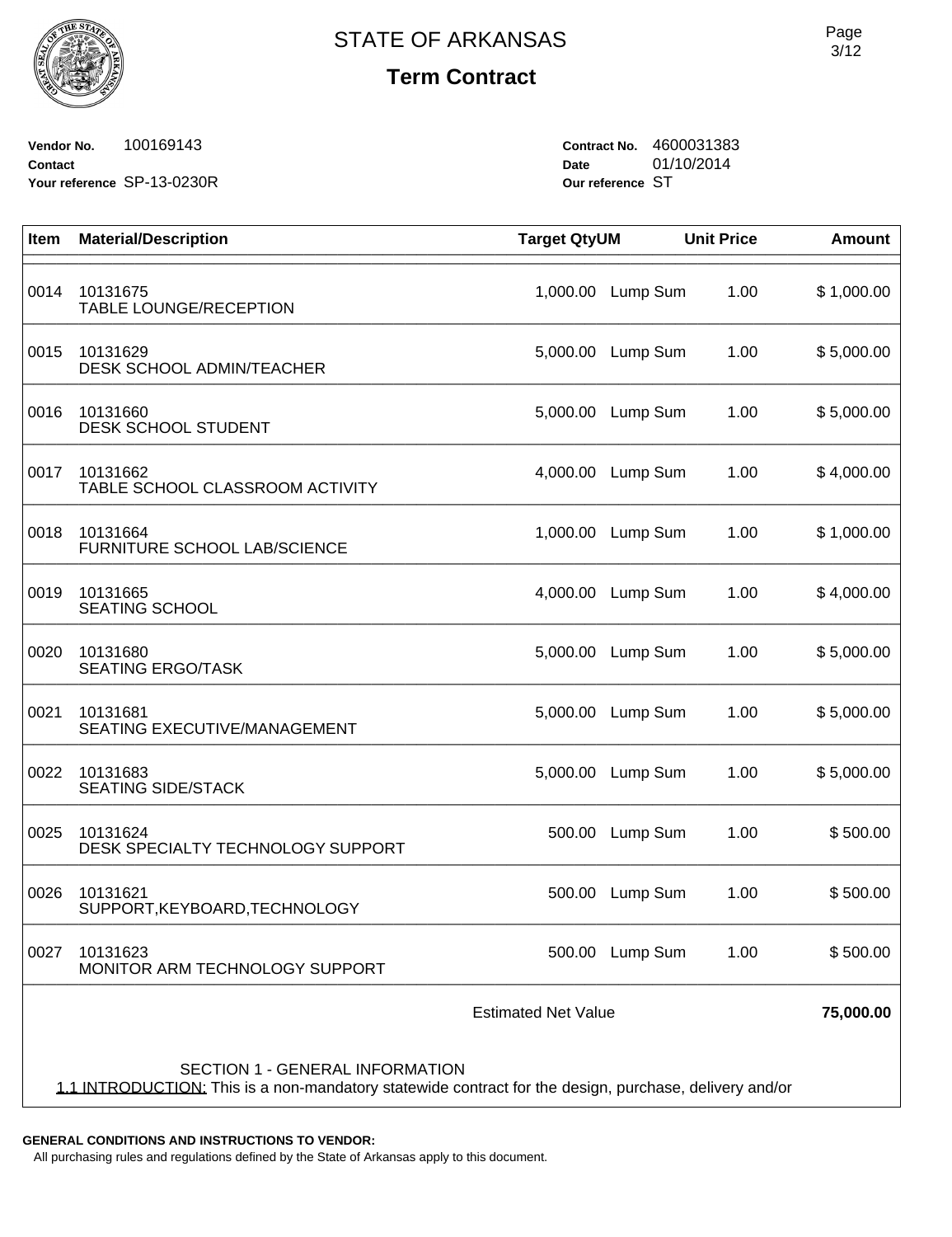**Term Contract**

**Vendor No.** 100169143 **Contact Your reference** SP-13-0230R **Contract No.** 4600031383 **Date** 01/10/2014 **Our reference** ST

assembly/set-up of Office Furniture including accessories, replacement parts and attachments including any and all associated costs for delivery, set-up and debris removal including cartons and pallets from the premises.

1.2 COOPERATIVE PURCHASING PROGRAM PARTICIPATION: Arkansas' Purchasing Law provides that local public procurement units (counties, municipalities, school districts, certain nonprofit corporations, etc.) may participate in state purchasing contracts. The contractor therefore agrees to sell to Cooperative Purchasing Program participants at the option of the program participants. Unless otherwise stated, all standard and special terms and conditions listed within the contract must be equally applied to such participants.

1.3 TYPE OF CONTRACT: The contract will be a one (1) year term contract from the date of award. Upon mutual agreement by the contractor and OSP, the contract may be renewed on a year-to-year basis, for up to (six (6)) additional (one year terms) or a portion thereof. In no event shall the total contract term be more than seven (7) years.

1.4 PAYMENT AND INVOICE PROVISIONS: An itemized invoice addressed to the ordering entity shall reference purchase order number, contract number, quantity, description, list and net unit price. Installation/Labor and any other ancillary charges will be shown as a separate line item on all quotes and invoices.

Payment will be made in accordance with applicable State of Arkansas accounting procedures upon acceptance by the Agency. The State may not be invoiced in advance of delivery and acceptance of any commodity. Payment will be made only after the contractor has successfully satisfied the state agency as to the goods purchased. Contractor should invoice agency by an itemized list of charges. Purchase Order Number and/or Contract Number should be referenced on each invoice.

1.5 RECORD RETENTION: The contractor shall be required to maintain all pertinent financial and accounting records and evidence pertaining to the contract in accordance with generally accepted principles of accounting and other procedures specified by the State of Arkansas. Access will be granted upon request, to State or Federal Government entities or any of their duly authorized representatives.

Financial and accounting records shall be made available, upon request, to the State of Arkansas' designee at any time during the contract period and any extension thereof, and for five (5) years from expiration date and final payment on the contract or extension thereof.

1.6 PRIME CONTRACTOR RESPONSIBILITY: The contractor will be required to assume prime contractor responsibility for the contract and will be the sole point of contact with regard to all commodities, services and support. The prime contractor may delegate facilitation of contract orders to their "Authorized/Certified Dealers" only. This delegation will in no way relieve the contractor of any contractual obligations set forth in this Contract Award.

### 1.7 CONTRACT INFORMATION

- 1. The State of Arkansas may not contract with another party:
	- a. Upon default, to pay all sums to become due under a contract.
	- b. To pay damages, legal expenses or other costs and expenses of any party.
	- c. To conduct litigation in a place other than Pulaski County, Arkansas
	- d. To agree to any provision of a contract; which violates the laws or constitution of the State of Arkansas.

#### **GENERAL CONDITIONS AND INSTRUCTIONS TO VENDOR:**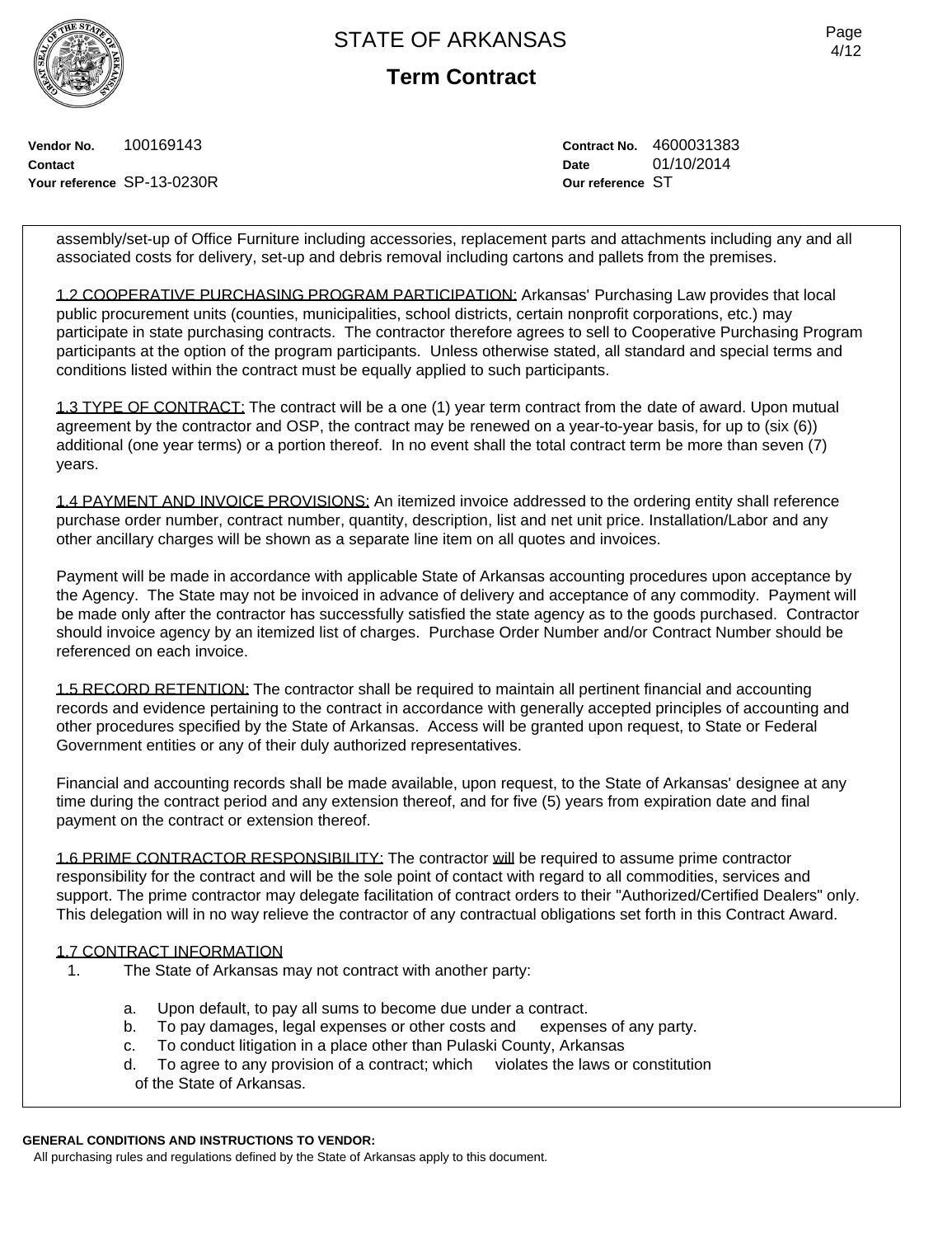**Term Contract**

**Vendor No.** 100169143 **Contact Your reference** SP-13-0230R **Contract No.** 4600031383 **Date** 01/10/2014 **Our reference** ST

2. A party wishing to contract with the State of Arkansas should: a. Remove any language from its contract which grants to it any remedies other than: i. The right to possession. ii. The right to accrued payments. iii. The right to expenses of de-installation. iv. The right to expenses of repair to return the equipment to normal working order, normal wear and tear excluded. v. The right to recover only amounts due at the time of repossession and any unamortized nonrecurring cost as allowed by Arkansas Law. b. Include in its contract that the laws of the State of Arkansas govern the contract. c. Acknowledge that contracts become effective when awarded by the State Procurement Official.

1.8 CONDITIONS OF CONTRACT: The contractor shall at all times observe and comply with federal and State laws, local laws, ordinances, orders, and regulations existing at the time of or enacted subsequent to the execution of this contract which in any manner affect the completion of the work. The contractor shall indemnify and save harmless the agency and all its officers, representatives, agents, and employees against any claim or liability arising from or based upon the violation of any such law, ordinance, regulation, order or decree by an employee, representative, or subcontractor of the contractor.

1.9 STATEMENT OF LIABILITY: The State will demonstrate reasonable care but shall not be liable in the event of loss, destruction, or theft of contractor-owned items to be delivered or to be used in the installation of deliverables. The contractor is required to retain total liability until the deliverables have been accepted by the "authorized agency official." At no time will the State be responsible for or accept liability for any contractor-owned items.

1.10 AWARD RESPONSIBILITY: The State Procurement Official will be responsible for award and administration of any resulting contract.

1.11 DELEGATION AND/OR ASSIGNMENT: The contractor shall not assign the contract in whole or in part or any payment arising there from without the prior written consent of the State Procurement Official. The contractor may delegate facilitation of contract orders to their "Authorized/Certified Dealers" only. This delegation will in no way relieve the contractor of any contractual obligations set forth in this Contract Award.

1.12 DISCOUNT CHANGE CLAUSE: The contractor may offer larger discount percentages for products, accessories, replacement parts and attachments at any time during the contract term.

1.13 LENGTH OF PRICE GUARANTEE: Discount percentages shall be firm for the term of the contract.

1.14 DELIVERY: FOB DESTINATION, INSIDE DELIVERY, FREIGHT PAID: Whenever possible, contractors should give the ordering entities 3 working days prior notice of any deliveries and/or installations. Furniture contractors will not be responsible for the removal/moving of existing furnishings unless requested by the ordering entity. Contractors should verify site readiness prior to delivery. All deliveries will be made during normal working hours unless otherwise arranged with the ordering entity. Contractor will communicate any scheduling delays and/or changes immediately. Agencies will not be responsible for any freight damage, concealed or otherwise.

1.15 SPECIAL DELIVERY INSTRUCTIONS: All shipments will be FOB destination (as specified on Ordering Entity

### **GENERAL CONDITIONS AND INSTRUCTIONS TO VENDOR:**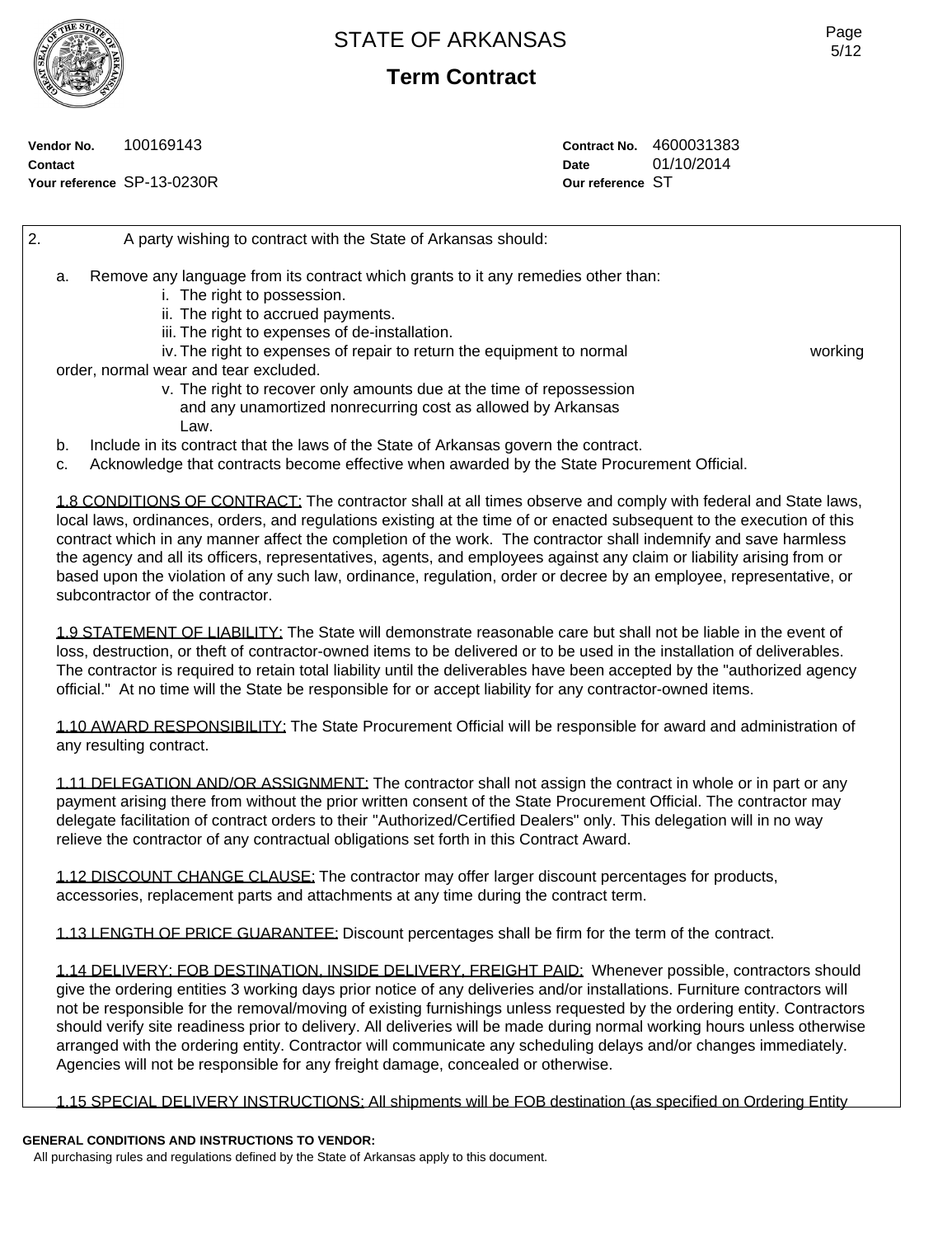**Term Contract**

**Vendor No.** 100169143 **Contact Your reference** SP-13-0230R **Contract No.** 4600031383 **Date** 01/10/2014 **Our reference** ST

### Purchase Order).

### **Delivery/Installation Instructions:**

Due to the varying locations and circumstances involved in deliveries and installations, all deliveries and installations will be quoted on a project by project basis.

All installation, labor, and or delivery charges must be shown as a separate line item on quotes and invoices.

One of the following delivery methods must be specified on every Agency Purchase Order:

(1) Drop Shipped: Off loaded by carrier to an Agency loading dock or designated area. There will be no charge to the ordering Agency for this delivery method.

(2) Inside Delivery: Off loaded, un-boxed/wrapped and placed in pre-determined locations within the building. Contractor will be responsible for the removal of any trash, packaging materials, and cartons associated with the delivery.

(3) Delivered and Installed: Off loaded, and installed. Installation shall include but not limited to; any and all labor, material, and tools necessary to install furniture in accordance with approved plans and specifications and/or the direction of authorized agency personnel. The installation company will be responsible for the removal of any trash, packing material, and cartons associated with their installation.

The contractor/installation company will repair/replace (to the satisfaction of the ordering entity) any damage to the building or its contents that they (the contractor) caused in the course of their work. This includes but is not limited to: walls, floors, floor coverings, ceilings, elevators, doors, doorways, and any existing fixtures and furniture. The agency may withhold payment until repairs are satisfactorily completed.

1.16 ACCEPTANCE STANDARDS: Inspection and acceptance/rejection of products shall be made within thirty (30) days of receipt or upon completion of installation should that installation period extend beyond thirty (30) days. Ordering entity shall have the option to return any products within the thirty (30) days.

Return Requirements: Ordering entity shall coordinate returns with the Contractor. Upon notification by the ordering entity of a duplicate shipment, over-shipment or shipment in poor condition, the products must be promptly removed at the contractor and/or dealer's expense. Ordering entities reserve the right to return products for defects in material and/or workmanship. In the event of product return, the ordering entity reserves the right to accept either a full refund for the returned product or a replacement of the product.

Performance Requirements: The ordering entity reserves the right to inspect and verify that all deliveries are in accordance with specifications, both at the point of delivery and at the point of use. For orders that specify an "authorized party" to receive and inspect deliveries and/or installations, acceptance and inspection procedures must be performed by the "authorized party" to be considered and accepted by the ordering entity. Products inspected at the time of use are subject to refusal and return requirements for issues of quality such as defects in manufacturing and/or workmanship. Products will not be considered accepted by the ordering entity until the installation is complete for the applicable products.

**1.17 CANCELLATION:** In the event the State no longer needs the service or commodity specified in the contract or purchase order due to program changes, changes in laws, rules, or regulations, relocation of offices, or lack of

#### **GENERAL CONDITIONS AND INSTRUCTIONS TO VENDOR:**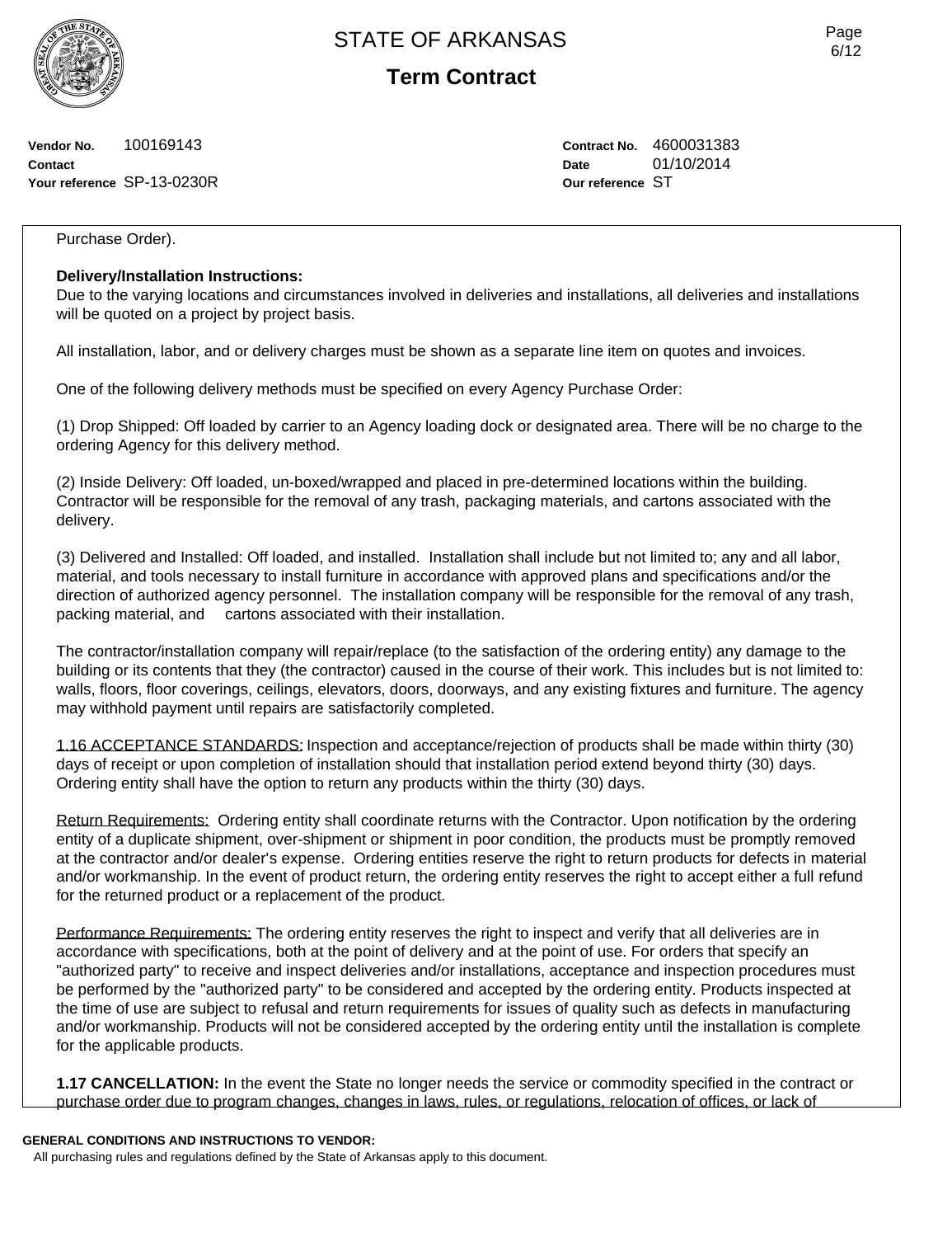**Term Contract**

**Vendor No.** 100169143 **Contact Your reference** SP-13-0230R **Contract No.** 4600031383 **Date** 01/10/2014 **Our reference** ST

appropriated funding, the State may cancel the contract or purchase order by giving the contractor written notice of such cancellation thirty (30) days prior to the date of cancellation.

## **SECTION 2 - SPECIFIC REQUIREMENTS**

2.1 QUALITY: The items must be in conformance with normal industry standards as specified within this Contract Award.

**2.2 GUIDELINES:** The Office of State Procurement adheres to all guidelines set forth by the State and Federal Government concerning The Americans with Disabilities Act (ADA) as well as all mandated fire codes.

2.3 ORDERING PROCEDURE: Orders placed against this contract may be in the form of an agency issued purchase order on an as-required basis. Or an agency may also use the Arkansas State Purchasing Card (P-Card) to purchase furniture.

2.4 QUANTITY BASIS OF CONTRACT - NO GUARANTEED QUANTITIES: The contract established has no guarantee of any specific quantity and the State is obligated only to buy that quantity which is needed by its agencies.

2.5 MINIMUM ORDER QUANTITY: The State makes no commitment to purchase any minimum or maximum quantity, or dollar volume of products from the selected suppliers. Utilization of this agreement will be on an as needed basis by State Agencies and/or Cooperative Participants, Cities, Counties, Schools K-12, Colleges and Universities. The State will award to multiple suppliers; however, the State reserves the right to purchase like and similar products from other suppliers as necessary to meet operational requirements.

Note: Issuance of an award does not guarantee an order.

2.6 reporting requirements: The product manufacturer agrees to provide a yearly sales report to the Office of State Procurement. This report is due on the 15th of July following the year's activity. The report **must** include the total sales of all furniture orders against the contract. The report should include the following: reporting time period, manufacturer/dealer name, furniture category, quantity and dollar value of each item sold, and the name of the purchasing entity.

Note: OSP reserves the right to request a sales report on an as-needed basis.

Email report to: osp-furniture@dfa.arkansas.gov

2.7 FURNITURE CLASSIFICATIONS: Furniture classifications include but not limited to: Cafeteria, Dormitory, Library Shelving and Library Related, Lounge, Systems (Modular), School (Classroom), Freestanding, Seating, Filing Systems and Equipment, and Technology Support.

### 2.8 GENERAL DEFINITION OF PRODUCTS:

## **Item 1: Cafeteria Furniture**

· Mobile tables on rollers with or without benches or stools.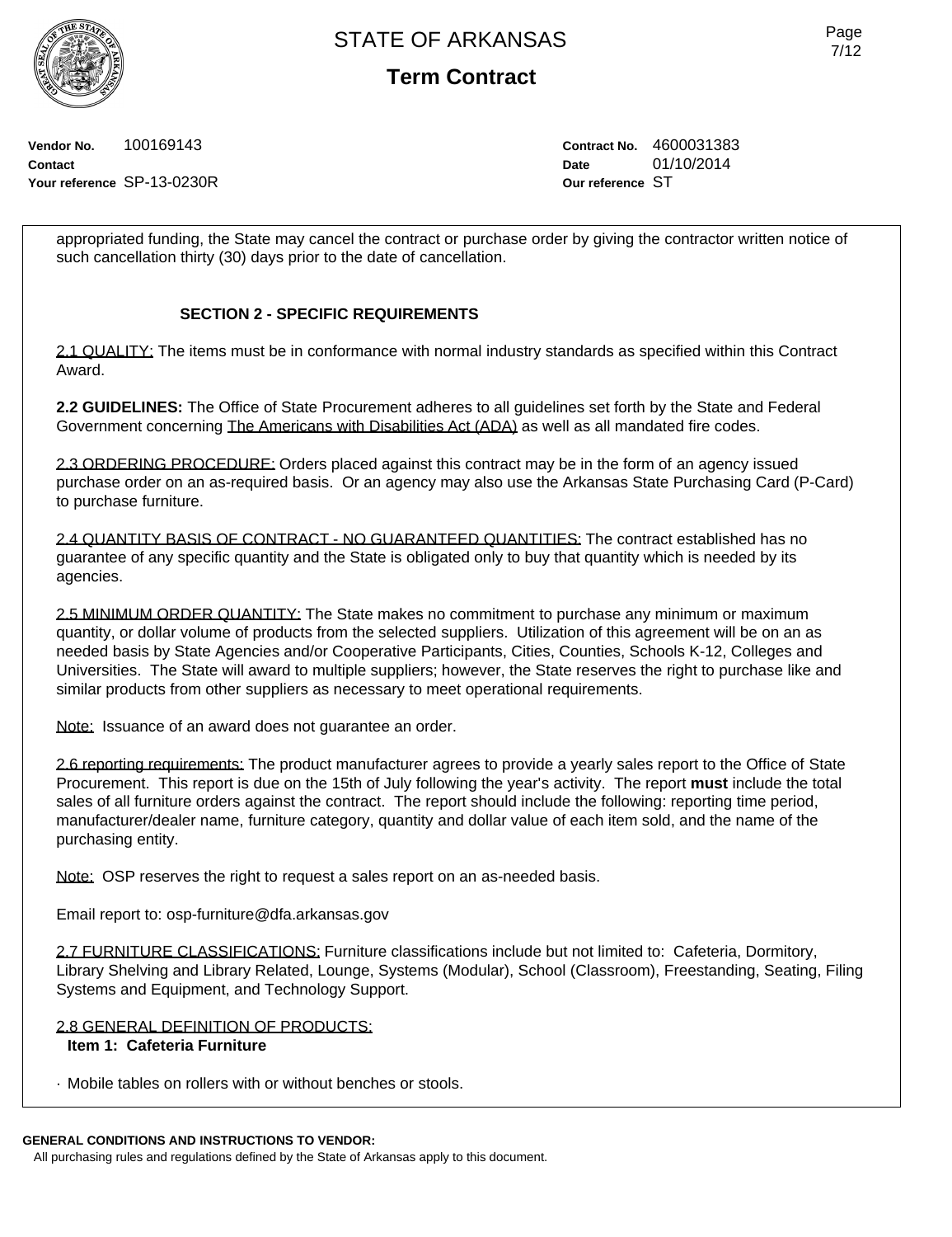

**Term Contract**

**Vendor No.** 100169143 **Contact Your reference** SP-13-0230R **Contract No.** 4600031383 **Date** 01/10/2014 **Our reference** ST

· Round and rectangular cafeteria tables without benches or stools.

### **Item 2: Dormitory Furniture**

· Metal, wood, or wood clad metal wardrobes, beds and mattresses, night stands, chest of drawers, and single pedestal dormitory student desks with keyboard or center drawers.

#### **Item 3: Library Shelving and Library Related Furniture**

· Cantilever, reversed cantilever, four post library shelving (all of which include mobile shelving), and end panels for covering end of panels.

· Library Related Furniture, which includes but not limited to: book trucks, circulation desks, library tables, card catalogs, study carrels, storage cabinets, periodical racks, dictionary stands, and display cases.

#### **Item 4: Lounge Furniture**

· Upholstered wood, metal, or rotationally molded lounge seating which includes but not limited to: (lounge chairs, recliners, love seats, sofas, and assemblies and replacements only).

· Complimentary tables, benches, and ottomans for lounge seating. Manufacturers must have lounge seating to match tables, benches and ottomans.

· Upholstered wood or metal multiple seating, ganging seating, and tandem seating.

#### **Item 5: Systems Furniture (Modular)**

· A complete and comprehensive catalog of all systems furniture, including modular work stations, lines and accessories.

· Metal, wood or laminate modular furniture, these can include complimentary components such as keyboard drawers, task lights, tack boards, etc. and storage units.

#### **Item 6: School Furniture (Classroom)**

- · Student desk, chair desks, tablet arm chairs and stools.
- · Single unit pedestal teacher's desks
- · Study carrels and storage cabinets
- · Stacking chairs, student chairs and folding chairs

· Classroom activity, computer, folding, training tables and accessories, such as, ganging devices, electrical/data components and storage dollies.

### **Item 7: Freestanding/Casegoods Furniture**

#### **GENERAL CONDITIONS AND INSTRUCTIONS TO VENDOR:**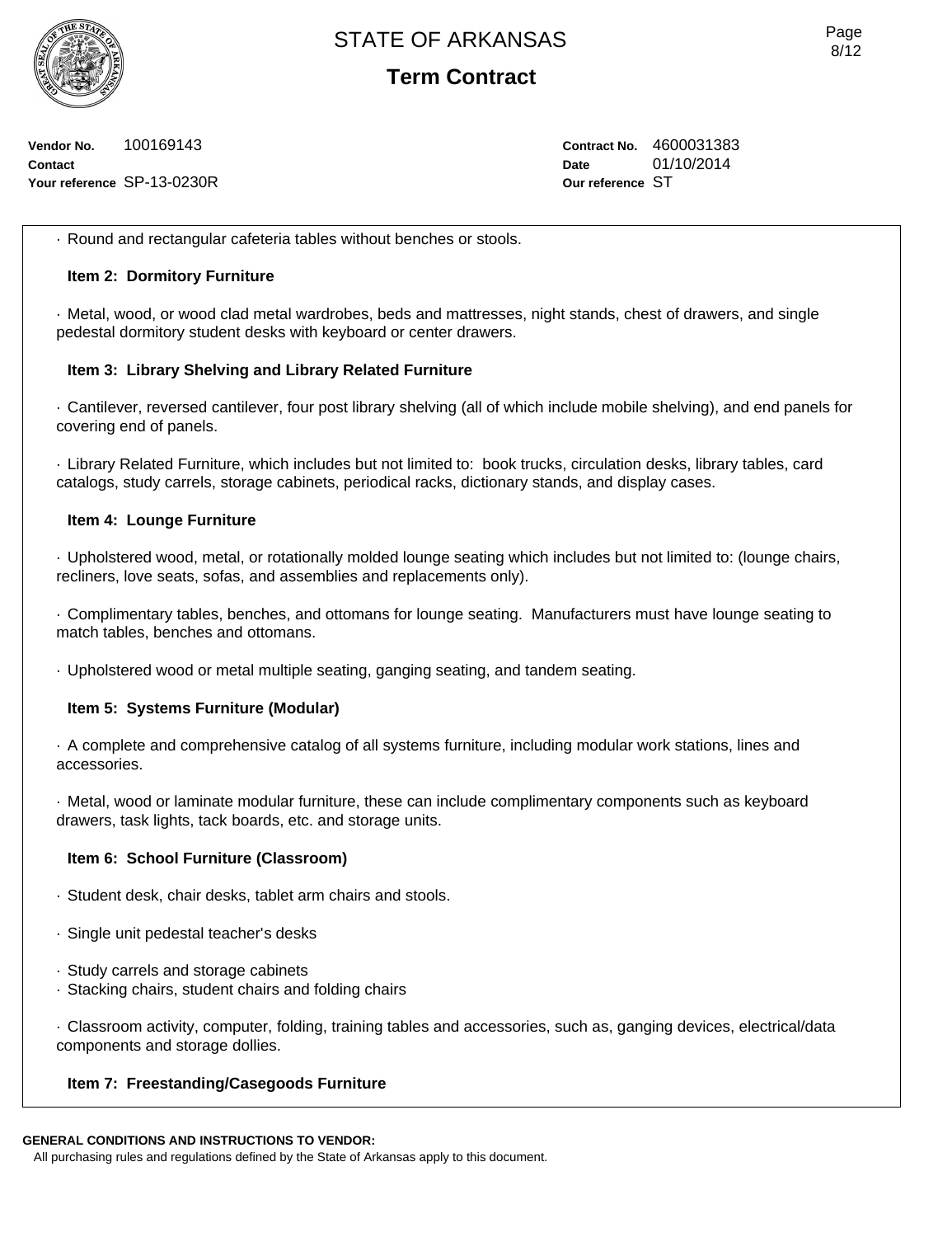**Term Contract**

**Vendor No.** 100169143 **Contact Your reference** SP-13-0230R **Contract No.** 4600031383 **Date** 01/10/2014 **Our reference** ST

· A complete and comprehensive catalog of all case goods, furniture, (including folding and mobile) desks and tables.

· Conference room tables, lecterns, media cabinets, storage cabinets and presentation boards

### **Item 8: Seating**

· A complete and comprehensive catalog of chairs, auditorium and general seating.

· Wood, metal or ergonomic seating which may include but limited to: executive, managerial, task, operational, stools, side, occasional, stacking, conference, and theater type seating.

· Products must meet or exceed ANSI/BIFMA requirements.

#### **Item 9: Filing Systems and Equipment**

· A complete and comprehensive catalog of filing systems including vertical and lateral files, bookcases, mobile cabinets and freestanding file cabinets.

#### **Item 10: Technology Support Furniture**

· A complete and comprehensive catalog of technology support furniture to support technology based learning environments.

**ANY PERMANENT FURNITURE INSTALLATION** for State Agencies as well as requested space alterations, attached fixtures, furnishings and erected additions must have Arkansas Building Authority (ABA) approval if:

- **(a)** The building is owned by ABA and/or
- **(b)** The product and installation exceeds the sum of \$20,000.00.
- (Excluding ABA exempt agencies)

Note: the Americans with Disabilities ACT and the Arkansas *Fire Codes* must be adhered to as set forth by local and federal guidelines by the ordering entity and the contractor.

### Codes, Permits, Licenses for Permanent Installation:

The contractor must comply with all State mandatory licensing requirements prior to installation. Questions on licensing requirements should be directed to the State Licensing Board. Contractor must furnish and install all furniture and materials in compliance with all applicable codes, whether local, state, or federal; and that all permits or licenses required for installation will be obtained without cost to the State.

**2.9 PRODUCT MANUFACTURER'S SUPPLIERS:** Only those dealers/distributors listed by the manufacturer will be considered authorized to act on behalf of the Product Manufacturer.

2.10 CONTRACT RENEWAL PERIOD: FURNITURE ADDITIONS/DELETIONS: Contractors wishing to make furniture additions/changes to their contract during the contract period should be aware of the following:

additions/changes will be allowed only once during a contract period. No changes to discount percentages are allowed during this contract period.

## **GENERAL CONDITIONS AND INSTRUCTIONS TO VENDOR:**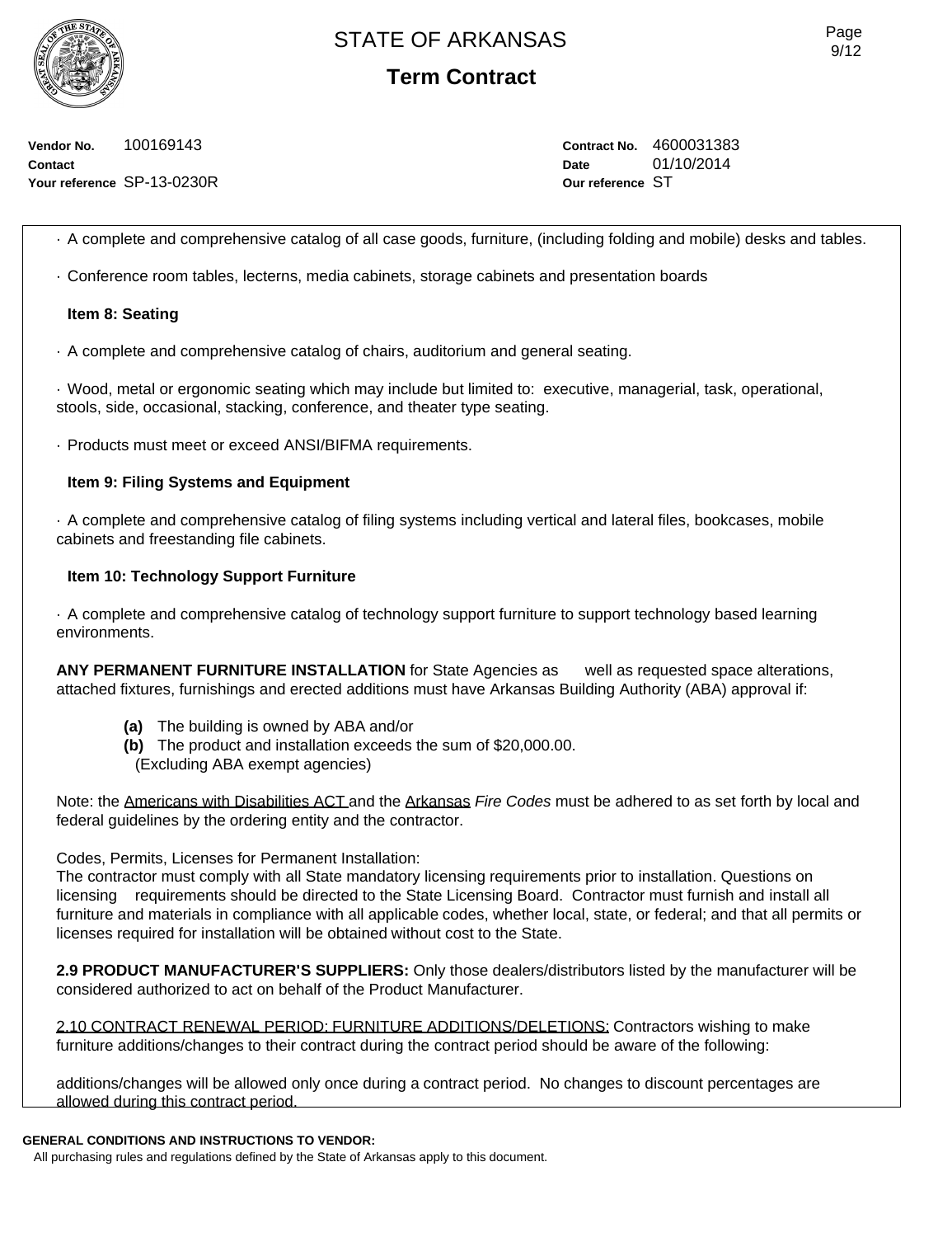**Term Contract**

**Vendor No.** 100169143 **Contact Your reference** SP-13-0230R **Contract No.** 4600031383 **Date** 01/10/2014 **Our reference** ST

Additions/changes must be submitted during the contract renewal period.

When requesting additions and/or changes; contractor shall submit a request either by letter or via email which shall include a list of all items being proposed for addition and/or change.

Contractor shall submit all required documents supporting any new items.

Product literature for all new items shall also be submitted with the request.

Contractor is responsible for submitting a complete name, address, email address, phone and fax numbers when a new dealer is added.

2.11 PRICE LISTS AND PRODUCT INFORMATION: Contractors should provide an electronic version of the proposed price list in an Excel format or pdf on a jump drive. Also provide a dealer list, if applicable in an Excel format with "read and write" capabilities on the same jump drive. No costs or expenses associated with providing this information in the required format shall be charged to the State of Arkansas. At the time of contract renewal contractor will furnish OSP with an updated dealer list and published price list.

2.12 LITERATURE: The manufacturer/dealer shall furnish price lists, catalogs, and description literature upon request by any using entity, and at no cost to the entity.

2.13 SPECIAL PACKAGING: Items shall be packaged and cartoned so as to protect the contents from damage during shipment, handling and storage. Shipping container shall have a label with the following information:

Name of Receiving Agency Agency Purchase Order Number Name of Supplier Item Description of Contents Manufacturer Name Model Name and Number

2.14 WARRANTY: Minimum acceptable warranty will be for a period of one year from the date of product acceptance by the ordering entity. Warranty shall cover defects in material and workmanship and shall cover all costs associated with the repair or replacement of defective items including labor, parts, transportation costs, travel time and expense, and any other costs associated with such repair or replacement.

If anytime during the first (1) year warranty period the product does not perform in accordance to manufacturer's specification, the successful contractor will be notified in writing. The contractor shall pick up the product at the contractor's expense, and replace with product that meets or exceeds prior assembled product. Should product performance remain unacceptable to ordering entity, entity may request a full return of the purchase price (including taxes).

2.15 ORDER CANCELLATION: Users of this contract are advised that orders (all or part) cancelled or returned after acceptance of requested merchandise will be subject to a restocking fee of ten percent (10%) of the invoice amount (not to exceed \$500.00 per order) plus return freight charges. The amount authorized for payment of return freight

#### **GENERAL CONDITIONS AND INSTRUCTIONS TO VENDOR:**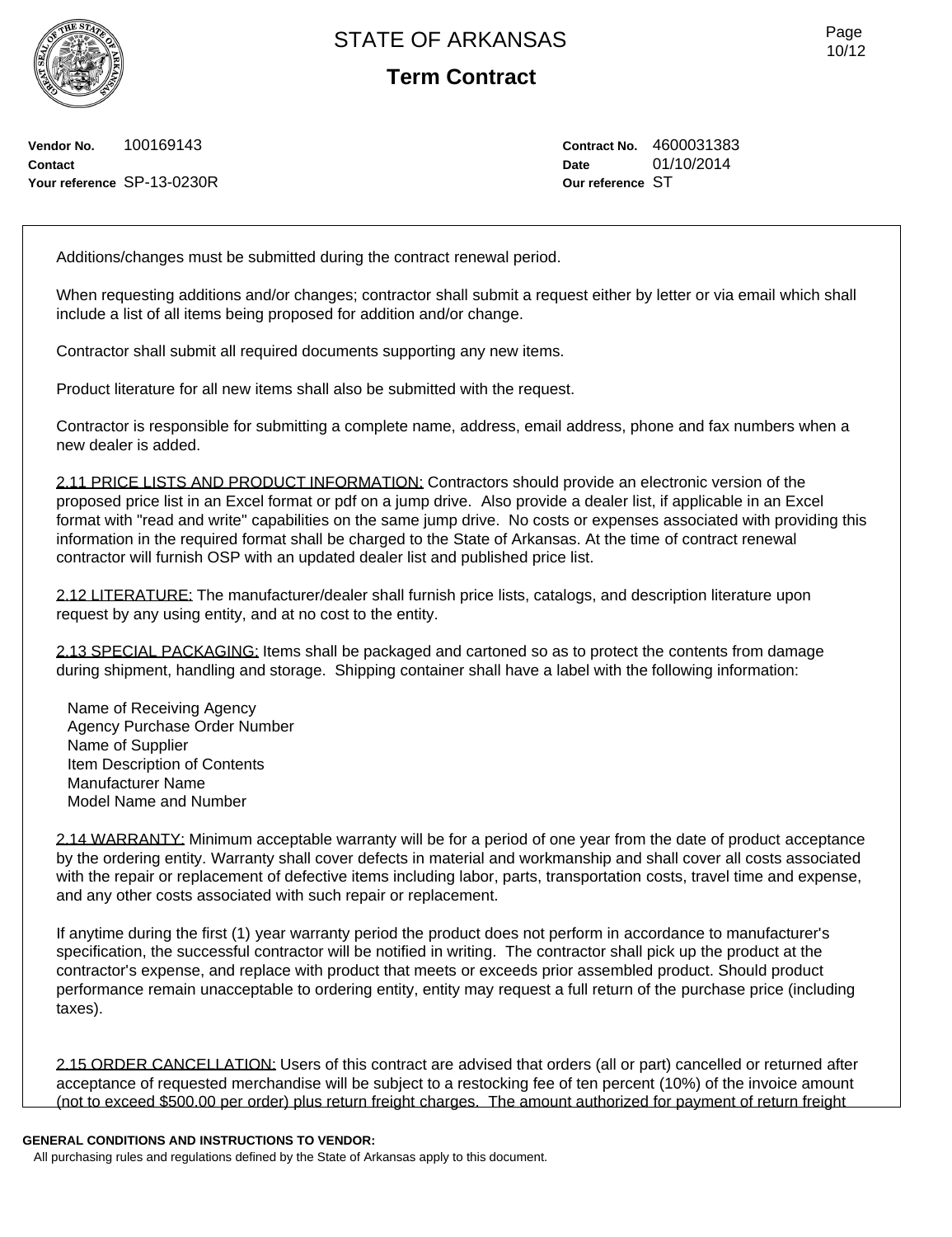**Term Contract**

Page 11/12

**Vendor No.** 100169143 **Contact Your reference** SP-13-0230R **Contract No.** 4600031383 **Date** 01/10/2014 **Our reference** ST

will, in no instance, be more than original delivery charges documented by carrier. These charges may be applied, at the option of the supplier, to those orders which have been accepted. Orders cancelled prior to shipment or acceptance by ordering entity from the manufacturer will not be assessed charges.

### **TERMS AND CONDITIONS**

1. GENERAL: All terms and conditions stated in the invitation for bid govern this contract

2. PRICES: Prices are firm and not subject to escalation, unless otherwise specified in the invitation for bid.

3. DISCOUNTS: All cash discounts offered will be taken if earned.

4. TAXES: Most state agencies must pay state sales tax. Before billing, the contractor should contact the ordering agency to find out if that agency must pay sales tax. Itemize state sales tax when applicable on invoices.

5. BRAND NAME REFERENCES: The contractor guarantees that the commodity delivered is the same as specified in the bid.

6. GUARANTY: All items delivered are to be newly manufactured, in first- class condition, latest model and design, including, where applicable, containers suitable for shipment and storage unless otherwise indicated in the bid invitation. The contractor guarantees that everything furnished hereunder will be free from defects in design, workmanship, and material; that if sold by drawing, sample or specification, it will conform thereto and will serve the function for which furnished. The contractor further guarantees that if the items furnished hereunder are to be installed by the contractor, such items will function properly when installed. The contractor also guarantees that all applicable laws have been complied with relating to construction, packaging, labeling, and registration. The contractor's obligations under this paragraph shall survive for a period of one year from the date of delivery, unless otherwise specified in the invitation for bid.

7. AWARD: This contract award does not authorize shipment. Shipment against this contract is authorized by the receipt of a purchase order from the ordering agency. A written purchase order mailed or otherwise furnished to the contractor results in a binding obligation without further action by either party.

8. DELIVERY: The term of the contract is shown on the face of the contract award. The contractor is required to supply the state's needs during this term. The number of days required to place the commodity in the receiving agency's designated location under normal conditions is also shown. Consistent failure to meet delivery without a valid reason may cause removal from the bidders' list or suspension of eligibility for award.

9. BACK ORDERS OR DELAY IN DELIVERY: Back orders or failure to deliver within the time required may be default of the contract. The contractor must give written notice to the Office of State Procurement and ordering agency of the reason and the expected delivery date. If the reason is not acceptable, the contractor is in default. The Office of State Procurement has the right to extend delivery if reasons appear valid. If the date is not acceptable, the agency may buy elsewhere.

10. DELIVERY REQUIREMENTS: No substitutions or cancellations are permitted without written approval of the

## **GENERAL CONDITIONS AND INSTRUCTIONS TO VENDOR:**